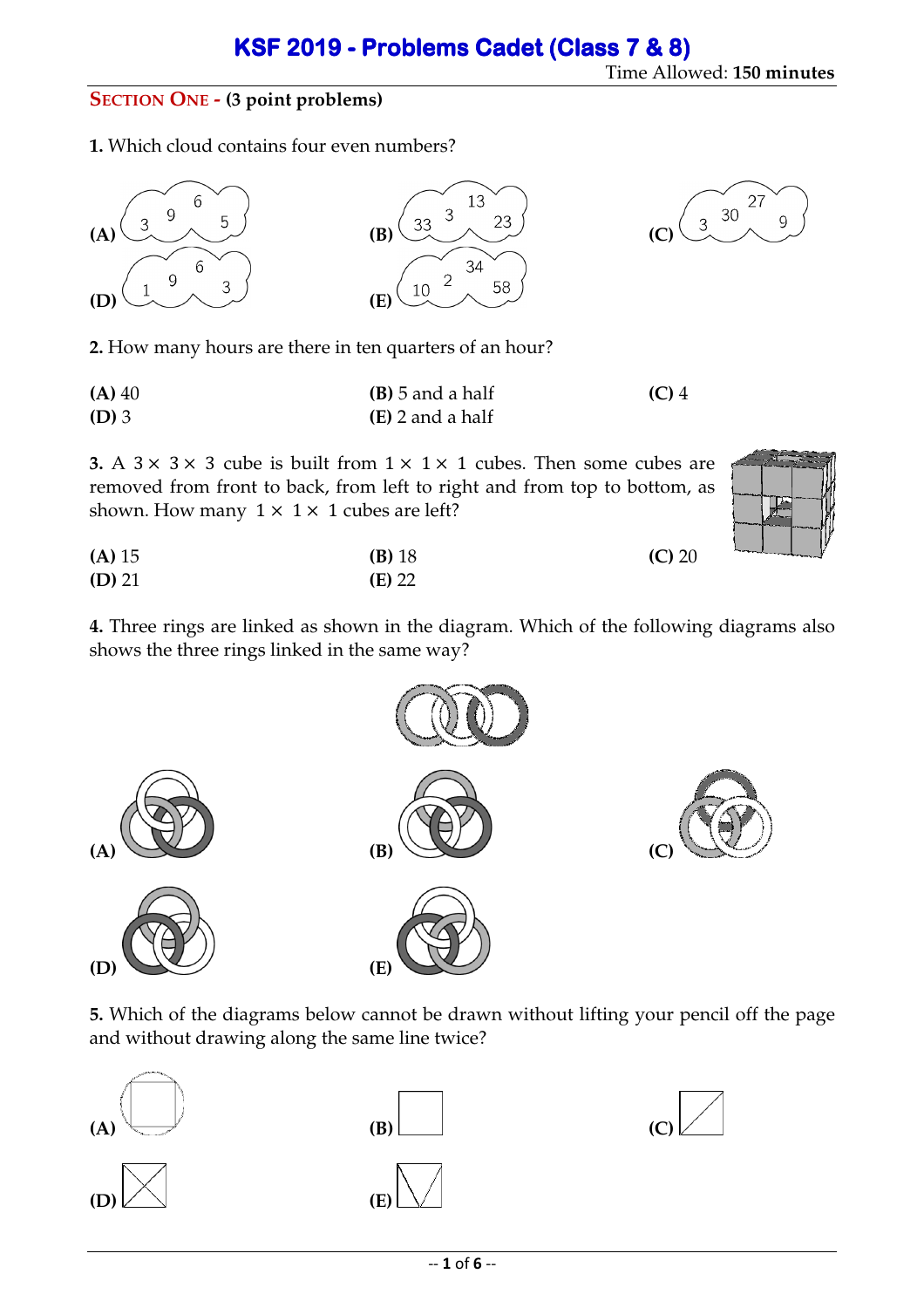# **KSF 2019 - Problems Cadet (Class 7 & 8)**

Time Allowed: **150 minutes**

(E) 60

**6.** Five friends met. Each of them gave a cupcake to each of the others. They then ate all the cupcakes they had been given. As a result, the total number of cupcakes they had decreased by a half. How many cupcakes did the five friends have at the start?

| (A) 20 | (B) 24   | $\sigma$ |
|--------|----------|----------|
| (C) 30 | $(D)$ 40 | (E)      |

**7.** In a race, Lotar finished before Manfred, Victor finished after Jan, Manfred finished

|            | before Jan and Eddy finished before Victor. Who finished last of these five runners? |           |
|------------|--------------------------------------------------------------------------------------|-----------|
| (A) Victor | <b>(B)</b> Manfred                                                                   | (C) Lotar |
| $(D)$ Jan  | (E) Eddy                                                                             |           |

**8.** The pages of the book Juliet is reading are all numbered. The numbers used on the pages contain the digit 0 exactly five times and the digit 8 exactly six times. What is the number of the final page?

| $(A)$ 48 | (B) 58        | (C) 60 |
|----------|---------------|--------|
| $(D)$ 68 | <b>(E)</b> 88 |        |

**9.** A large square is divided into smaller squares. What fraction of the large square is colored grey?



**10.** Andrew divided some apples into six equal piles. Boris divided the same number of apples into five equal piles. Boris noticed that each of his piles contains two more apples than each of Andrew's piles. How many apples does Andrew have? have?

| (A) 60 | (B) 65        | $(C)$ 70 |
|--------|---------------|----------|
| (D) 75 | <b>(E)</b> 80 |          |

#### **SECTION TWO - (4 point problems) problems)**

**11.** Four-digit integers are written on each of three pieces of paper. The pieces of paper are arranged so that three of the digits are covered, as shown. The sum of the three four-digit integers is 10126. 10126. Which are the covered digits?

| $(A)$ 5, 6 and 7      | <b>(B)</b> 4, 5 and 7   | (C) |
|-----------------------|-------------------------|-----|
| <b>(D)</b> 4, 5 and 6 | ( <b>E</b> ) 3, 5 and 6 |     |

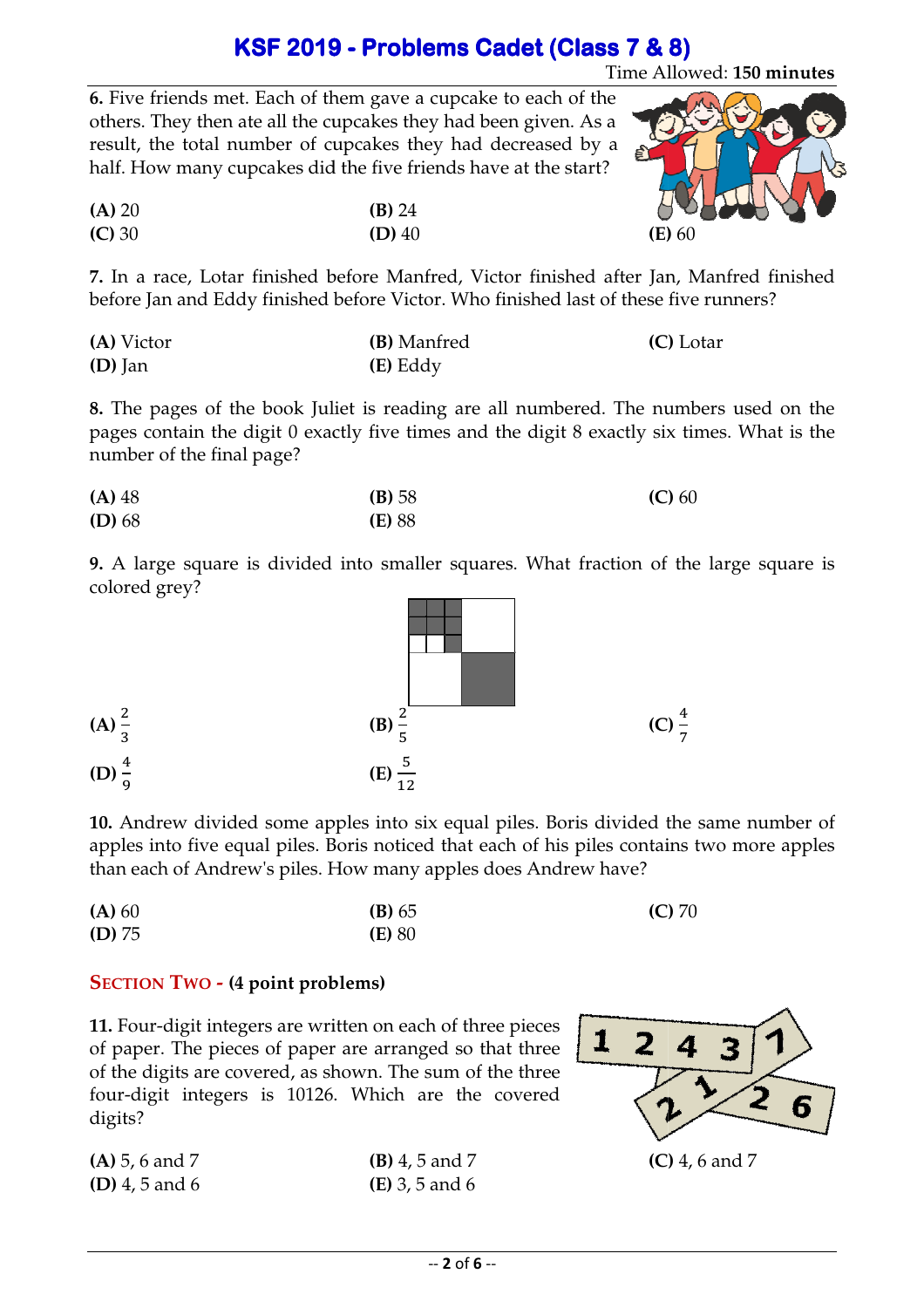# **KSF 2019 - KSF 2019 -Problems Cadet Problems Cadet (Class 7 & 8) (Class 7 & 8)**

12. In the diagram,  $PQ = PR = QS$  and angle  $\widehat{QPR} = 20^\circ$ . What is the size of angle  $\widehat{RQS}$ ?



**13.** Which of the following  $4 \times 4$  tiles cannot be formed by combining the two given pieces?



**14.** Alan, Bella, Claire, Dora, and Erik met at a party and shook hands exactly once with everyone they already knew. Alan shook hands once, Bella shook hands twice, Claire shook hands three times and Dora shook hands four times. How many times did Erik shake hands?

| $(A)$ 1 | $(B)$ 2 | $(C)$ 3 |
|---------|---------|---------|
| $(D)$ 4 | $(E)$ 0 |         |

**15.** Jane is playing basketball. After a series of 20 shots, Jane had scored 55% of the time. Five shots later, her scoring rate had increased to 56%. On how many of the last five shots did she score?

| $(A)$ 1 | $(B)$ 2 | $(C)$ 3 |
|---------|---------|---------|
| $(D)$ 4 | $(E)$ 5 |         |

**16.** Cathie folded a square sheet of paper exactly in half twice and then cut it in the middle twice, as shown in the diagram. How many of the pieces that she obtains are squares?

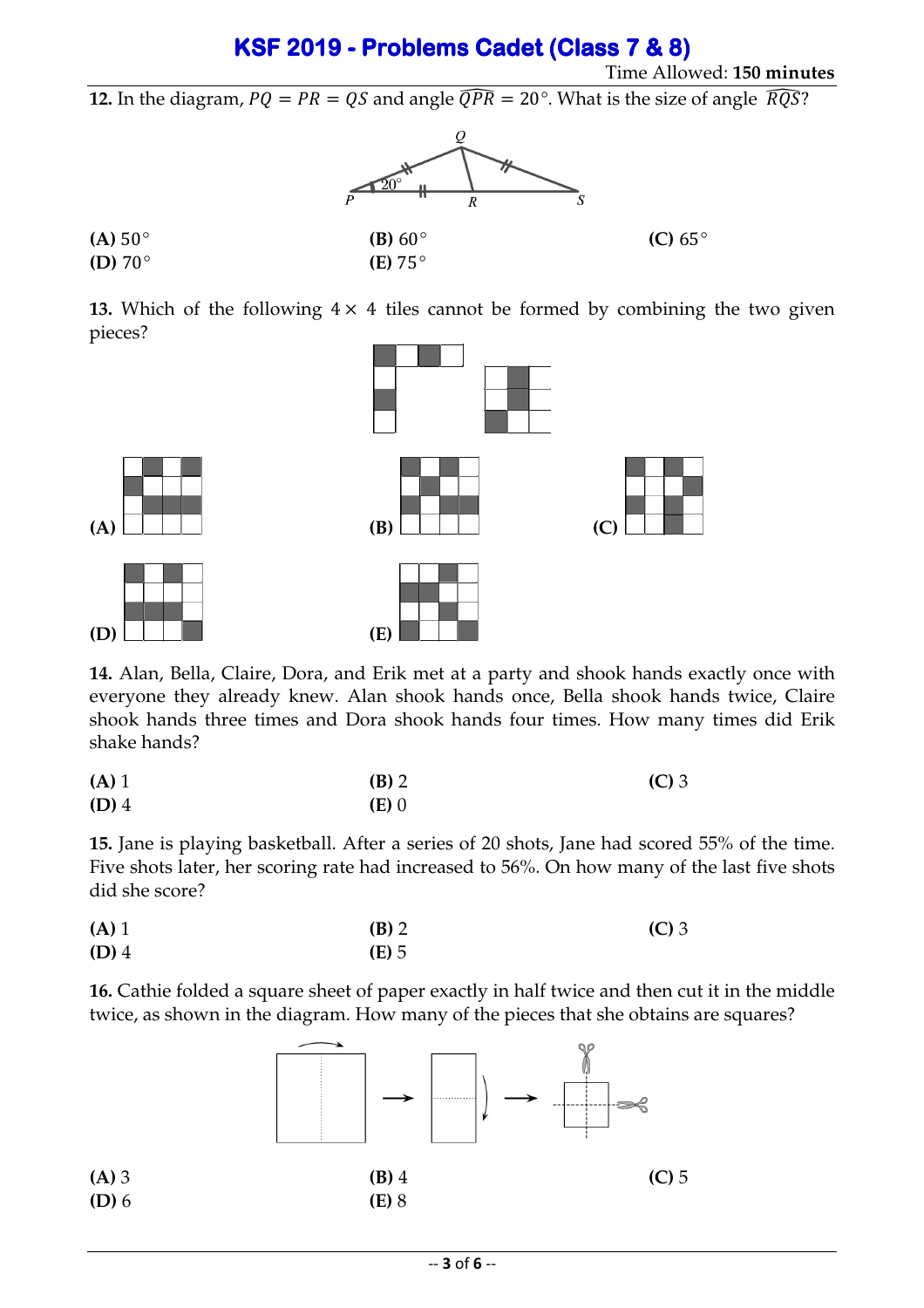**17.** Michael keeps dogs, cows, cats and kangaroos as pets. He tells Helen that he has 24 pets in total and that  $\frac{1}{8}$  of them are dogs,  $\frac{3}{4}$ kangaroos does Michael keep?  $\frac{3}{4}$  are NOT cows and  $\frac{2}{3}$  are NOT cats. How many



18. Some identical rectangles are drawn on the floor. A triangle of base 10cm and height 6*cm* is drawn over them, as shown, and the region inside the rectangles and outside the triangles is shaded. What is the area of the shaded region?



**19.** Julio has two cylindrical candles with different heights and diameters. The first candle lasts 6 hours, while the second candle lasts 8 hours. He lit both candles at the same time and three hours later both candles were the same height. What was the ratio of their original heights?

| $(A)$ 4:3 | (B) 8:5   | (C) 5:4 |
|-----------|-----------|---------|
| $(D)$ 3:5 | $(E)$ 7:3 |         |

**20.** Aylin wants to create a path of matches using as few matches as possible. She places each match on the piece of paper like the one shown, along one of the dotted lines. Her path returns to the left-hand end of her original match. The numbers shown in some of the cells are equal to the number of matches around that cell.How many matches are in this path? hand<br>ls are<br>tches<br>**16 (C)** 16

| (A) 12   | $(B)$ 14 | (C) |
|----------|----------|-----|
| $(D)$ 18 | $(E)$ 20 |     |

**(A)** 4 **(D)** 7

| $\overline{a}$ |                |
|----------------|----------------|
| 2:1:0          | $\therefore$ 3 |
| $\overline{0}$ |                |
| 3              |                |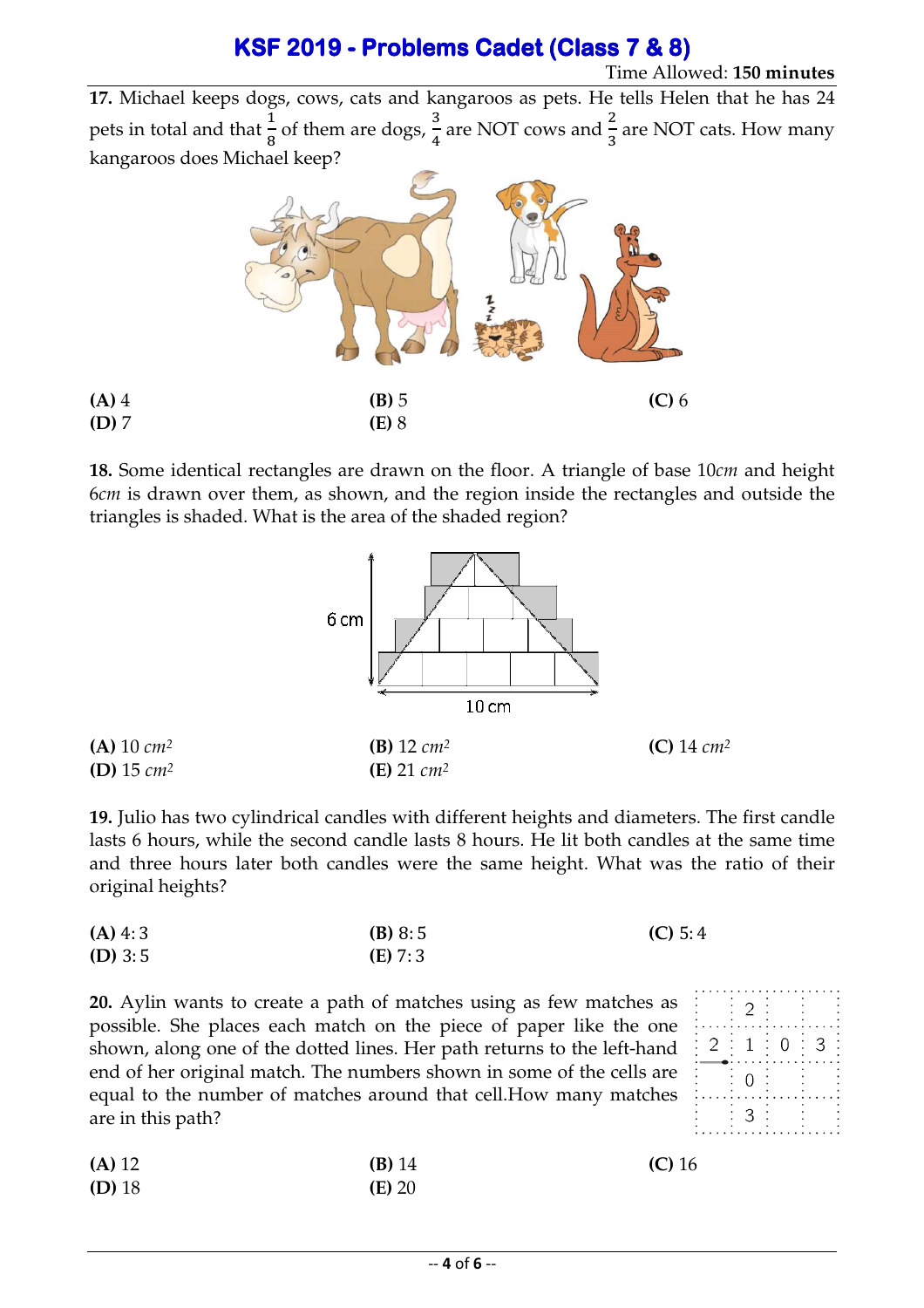#### **SECTION THREE - (5 point problems)**

**21.** The integers from 1 to  $n$ , inclusive, are equally spaced in order round a circle. The diameter through the position of the integer 7 also goes through the position of 23, as shown. What is the value of  $n$ ?



**22.** Liam spent all his money buying 50 soda bottles at the store for 1 Euro each. He sells each bottle at the same higher price. After selling 40 bottles, he has 10 Euros more than he started with. He then sells all the remaining bottles. How much money does Liam now have?

| $(A)$ 70 Euro | $(B)$ 75 Euro         | $(C)$ 80 Euro |
|---------------|-----------------------|---------------|
| $(D)$ 90 Euro | ( <b>E</b> ) 100 Euro |               |

**23.** Natasha has many sticks of length 1. The sticks are coloured either blue, red, yellow or green. She wants to make a 3  $\times$  3 grid, as shown, so that each 1  $\times$  1 square in the grid has four sides of different colours. What is the smallest number of green sticks that she could use?



**24.** An ant would like to walk along a marked line on the surface of a cube until it returns to its starting point. From which one of the following nets could a cube be made so that such a journey is possible?